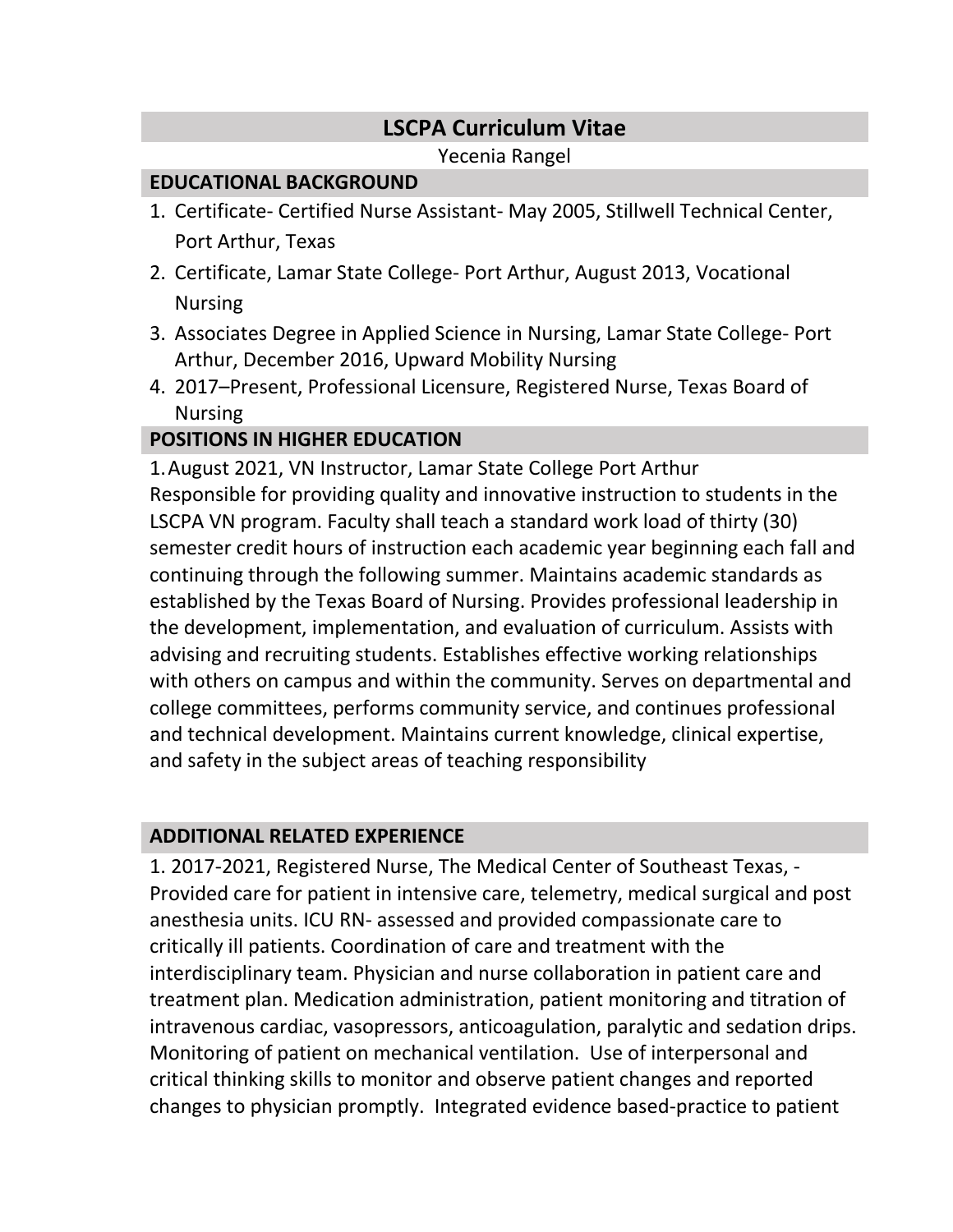care. Effective timely communication and reporting of laboratory and diagnostic results. Ongoing patient and family education regarding health problems and concerns. Blood administration and phlebotomy skills.

PACU RN- Caring and monitoring of patients who underwent invasive a noninvasive surgical procedure requiring general anesthesia or moderate sedation. Post-operative care of gynecological, gastric, orthopedic, ENT, and nephrology patient surgery and diagnostic procedures. Administered medications for management of post-operative symptoms. Monitored and reported changes promptly to anesthesia

2. 2014- 2015, Licensed Vocational Nurse, The Heart and Lung Center, - Brought patients into exam room, recorded vital signs and documented patient problem or reason for visit. Documented patient history and immunization record. Scribed for physician during patient encounters. Administered injections, scheduled appointments, referrals, hospital procedures, and clinic procedures. Called in prescription refills. Performed pulmonary function tests, downloaded intra loop recordings, performed EKG's. Assisted with patient teaching regarding pre-procedure and post-procedure care. Provided patient education regarding health concerns of patients suffering with sleep apnea, COPD, Atrial Fibrillation and other arrythmias.

3. 2006-2010, Certified Nurse Assistant, Port Arthur Medical Clinic, - Recorded vital signs, documentation of patient symptoms. Administered injections, schedule appointments, called in prescription refills. Assisted NP with well women exams.

4. July 2005- Oct 2005, Certified Nurse Assistant, Christus Dubois, - recorded patient vital signs, records intake and output. Collaborated with nurse to assist patient with activities of daily living.

#### **PROFESSIONAL AFFILIATIONS**

- 1. 2021- CPR certification- American Heart Association
- 2. 2021- ACLS certification American Heart Association
- 3. 2021- NIH stroke scale certification
- 4. 2020- PALS certification American Heart Association
- 5. 2021- BLS certification- American Heart Association